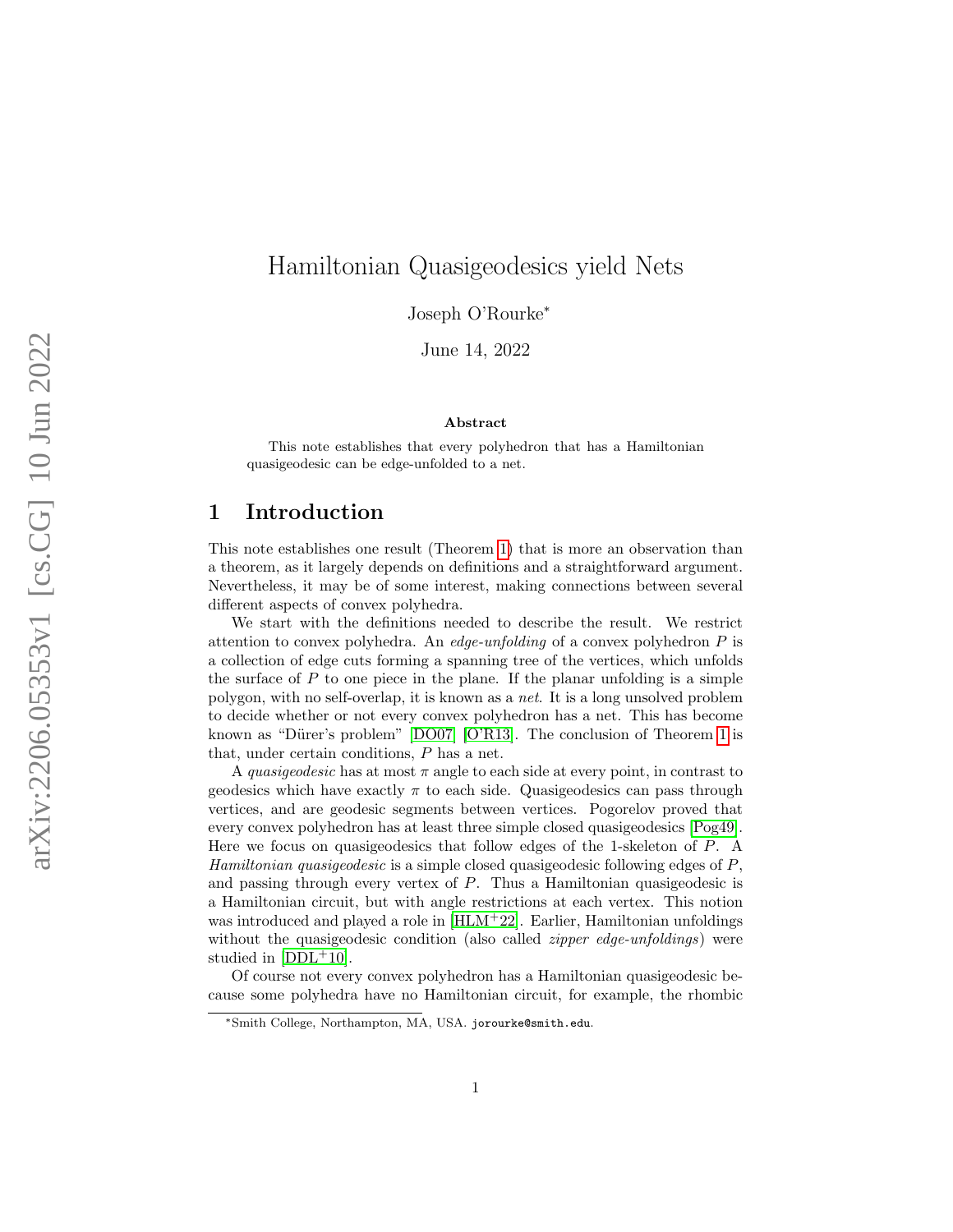dodecahedron. In [\[HLM](#page-5-3)+22] it was shown that three of the Platonic solids tetrahedron, octahedron, cube—have a Hamiltonian quasigeodesic, but the dodecahedron and the icosahedron do not. Note that the boundary of a doublycovered convex polygon, which is treated as a polyhedron in this literature, is a Hamiltonian quasigeodesic.

<span id="page-1-0"></span>We can now state the theorem.

**Theorem 1** If a convex polyhedron P has a Hamiltonian quasigeodesic  $Q$ , then there is an edge-unfolding of  $P$  to a net.

Proof: The proof follows from two straightforward claims.

- (1) The portion of  $P$  enclosed to the right or left of  $Q$  is isometric to a convex polygon.
- (2) Joining two convex polygons A and B along a shared edge  $e$  avoids overlap between A and B.

We now add more detail to these claims. Consider Q directed, partitioning P into two "halves" A and B, with  $P = A \cup B$ .

- (1) Because  $Q$  is a quasigeosdic, the angle to the left of every vertex of  $Q$  is  $\leq \pi$ . Because Q passes through every vertex of P, there are no vertices of P to the left, enclosed by Q, and because all curvature is concentrated at vertices, no curvature. Therefore the region  $A$  of the surface of  $P$  to the left of Q is isometric to a planar convex polygon (convex because of the  $\leq \pi$  condition); and similarly for B. Let  $\bar{A}$  and  $\bar{B}$  be planar embeddings of A and B.
- (2) Although  $\overline{A}$  and  $\overline{B}$  are not necessarily congruent, their boundaries are each composed of the same edges of Q. Select any edge  $e \in Q$ . Then joining A to B to either side of and sharing e produces a non-overlapping simple polygon—a net—because they sit on opposite sides of the line containing e, and so cannot overlap one another. One can view this as unfolding after cutting all edges of Q but e, a spanning cut-path.

# $\Box$

#### 2 Examples

We present three examples. In each we label faces as F, R, K, L, T, B, for Front, Right, bacK, Left, Top, Bottom. The first is a pyramid, the top half of a regular octahedron: see Fig. [1.](#page-2-0) Note the angles along  $Q$  are  $\pi \times \{\frac{1}{3}, \frac{1}{2}, \frac{2}{3}, \frac{5}{6}, 1\}$ —all  $\leq \pi$ . Two different ways of joining  $A$  to  $B$  are shown.

Our second example is the full regular octahedron: see Fig. [2.](#page-3-0) Here and in the next example,  $\overline{A}$  and  $\overline{B}$  are congruent. Again two unfoldings are shown.

Finally, Fig. [3](#page-4-0) illustrates the cube with Q forming a "napkin holder," leading to two of the 11 nets of a cube.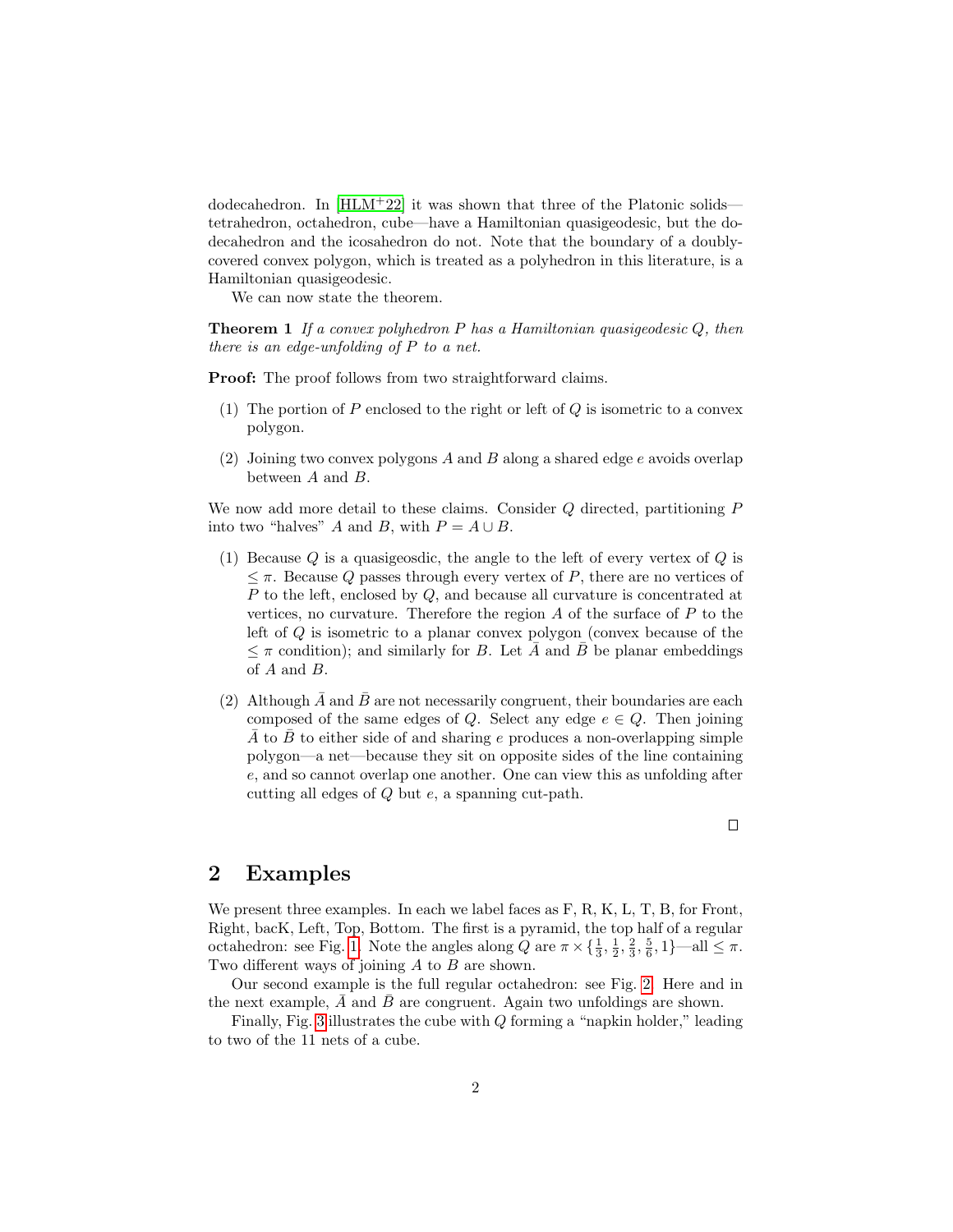

<span id="page-2-0"></span>Figure 1:  $Q = 12534$ . Arrows indicate counterclockwise (red) ordering around A, and clockwise (blue) ordering around B.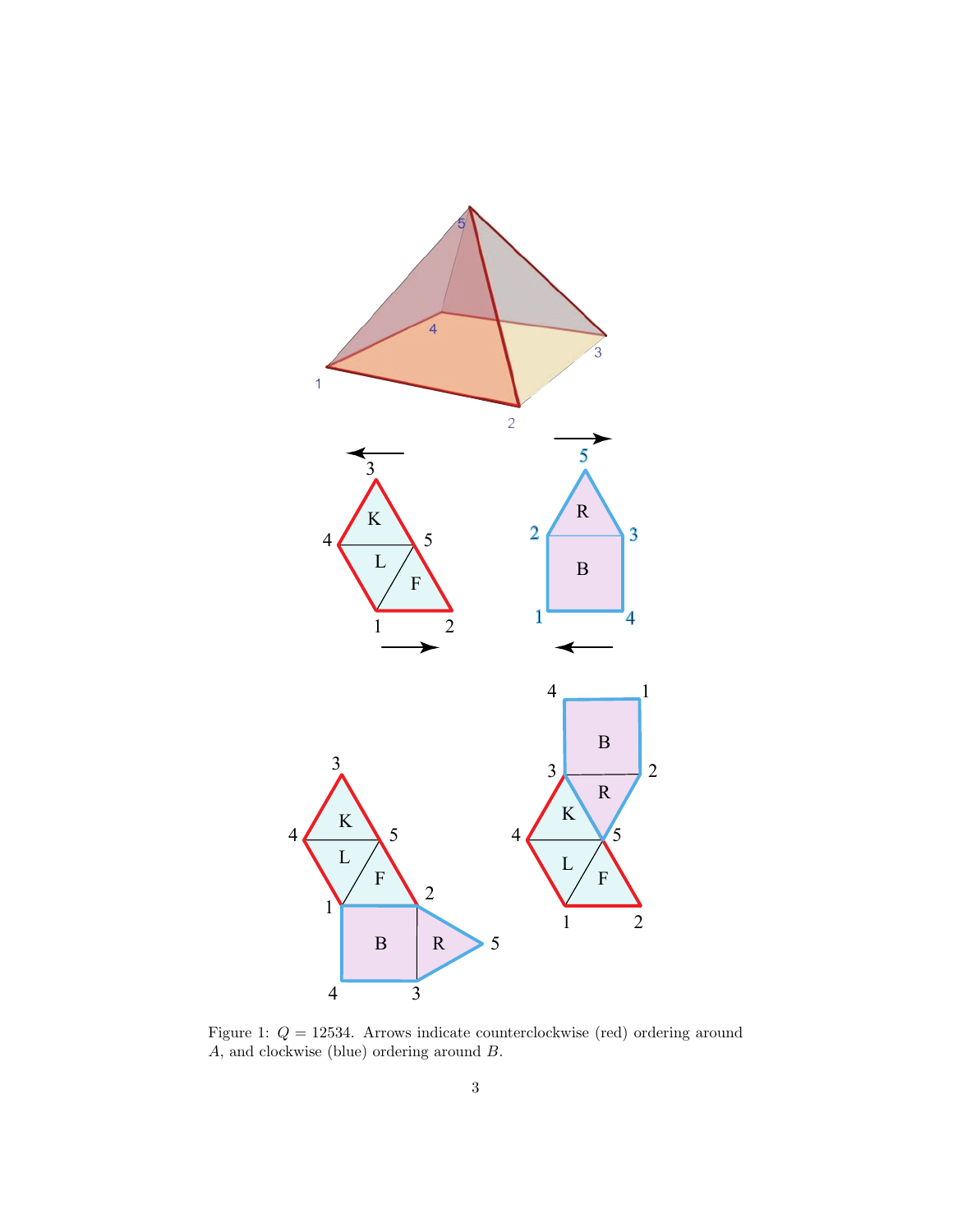

<span id="page-3-0"></span>Figure 2:  $Q = 123645$ .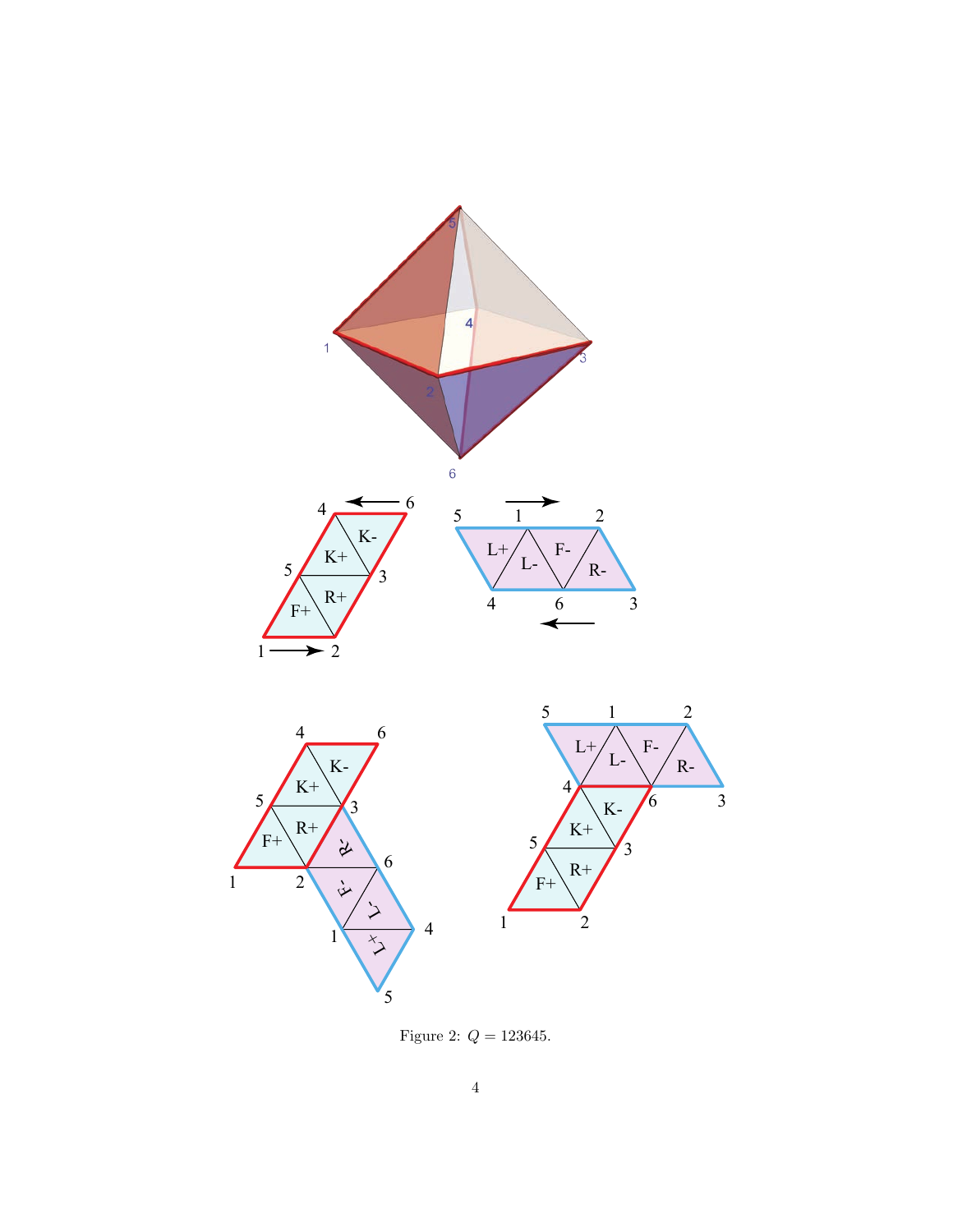

<span id="page-4-0"></span>Figure 3:  $Q = 15623784$ .